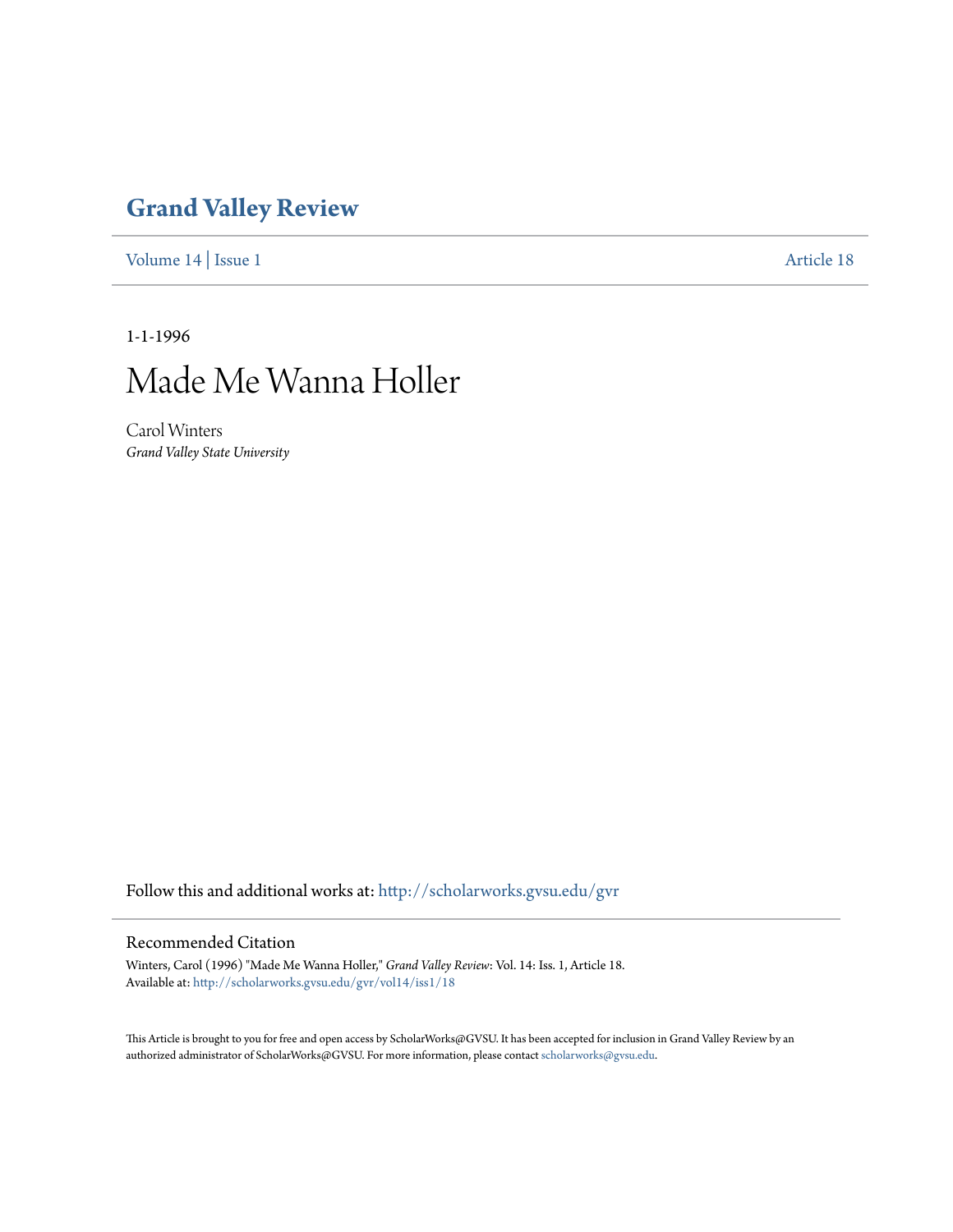## **MADE ME WANNA HOLLER**

## *Carol Winters*

I tried to talk to William many times at the beginning of the semester, but he wouldn't. He politely responded to my hearty, "How are you doing," by raising his head toward me but not meeting my eyes. His body language shouted louder than any words that a connection with this particular middle-aged whomever from whatever university was not something on his agenda. I had come to his world, Central High, an inner city school of around 1,000 students, to observe unofficially public education in process and do a little teaching. As a teacher of pre-service teachers, I had wanted to experience first hand the kinds of students we were asking our student teachers to teach. Since I hadn't been in a high school classroom since the 1960s and never in an inner-city one, I was anxious to find out for myself what was happening. Well, I definitely wasn't happening with Mr. William Cashall.

I had seen him early in the semester when he had strolled confidently into class, greeted a few friends, pulled out a book, and settled in for the class. He didn't participate in any class activities, let alone talk to me; and, if asked by the teacher to attend to the lesson at hand, he made an elaborate ritual of putting away his book, getting out paper and pencil or else asking for it, and generally disrupting the flow of the lesson. Most days he was allowed to read without interruption; it was simply easier.

On one day, the classroom teacher sent him to the library with me. Our assignment was to make up a quiz for use on To Kill a Mockingbird, and William was one of five students who had raised their hands when asked if they had read up to Chapter Eight. William, with indifference, ambled along with the group just far enough away to show he wasn't under anybody's lead. Once there, but before I could begin to address the assignment, William informed me that he had finished the entire book but wasn't interested in working on any quiz. I asked if he had a problem reading a woman author, my attempt to spark any connection; his reply was to pull Alice Walker's Temple of My Familiar out of his backpack and assure me by looking straight into my eyes that he had no problems reading books either by women authors or with women protagonists.

Finally, a connection. I was impressed with William's reading material. After all, he was in regular, tenth grade English, not an honors section. We talked about Walker briefly; then I asked if he had read any Toni Morrison. Sure, he liked The Bluest Eye but didn't understand Beloved at all. Okay, I'll admit it. I was hooked. There stood a six-foot, sixteen year old, supposedly woefully deprived because of having gone through an inner city school system, and he was reading good literature by choice. I tried to extend the conversation by asking what he disliked about Beloved, and he said he didn't know; it just didn't make any sense. What didn't make any sense to me was the conflicting feelings I was having at that moment. William was just the sort of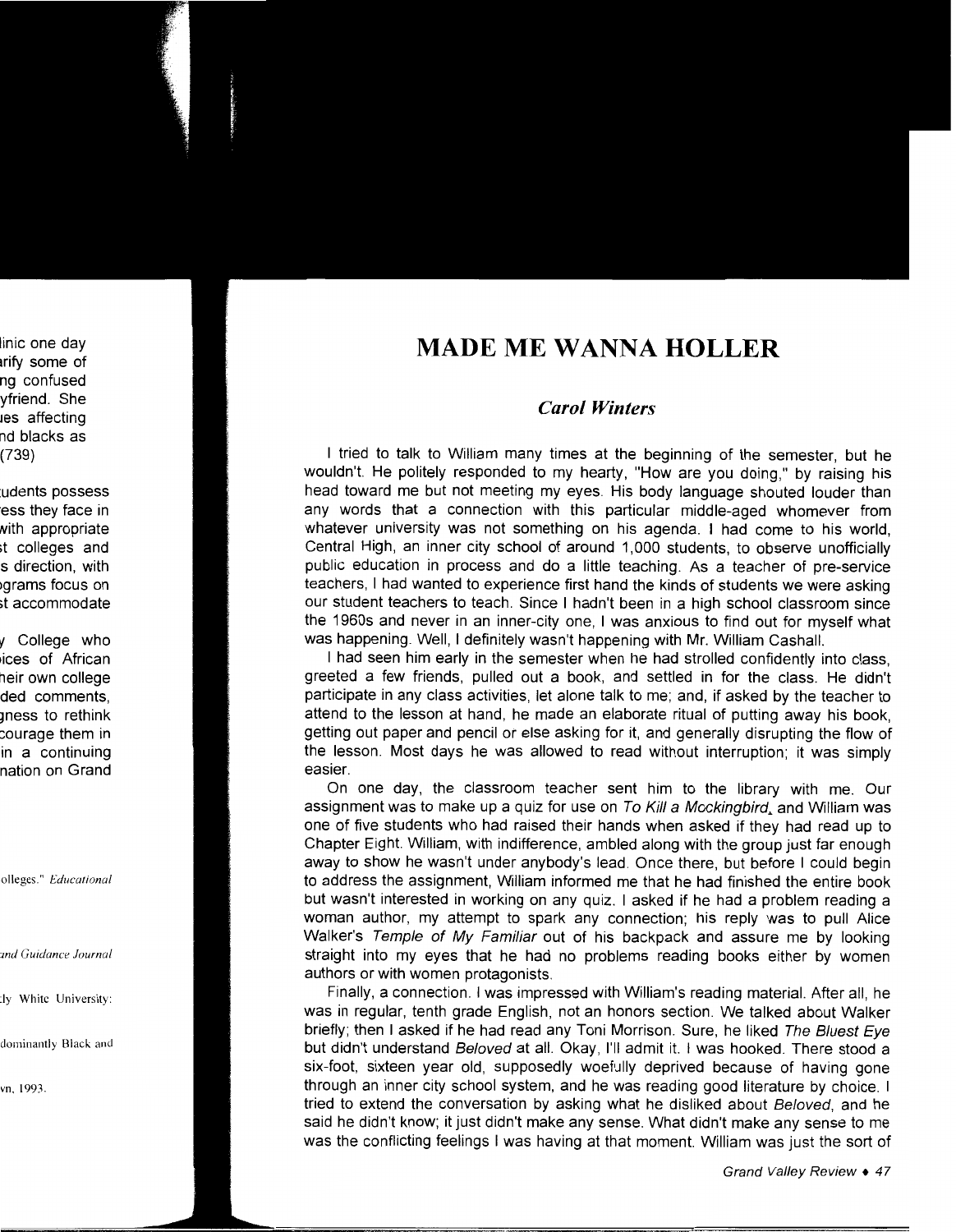black man, who, if I had met him on a street late at night, would have moved me immediately to tense up, grip my purse, and walk quickly by. Now I had just found out that he read the same books I did. What could that mean?

William turned to leave for another table, and my voice followed, asking if he had read any Buchi Emechetta. I thought he probably hadn't, but I was trying to stay connected, if only for a moment. "No," he said. "So?" I did a two-minute sales job on the qualities of this Nigerian writer and offered to bring in one of her works. That began a semester long trading routine between us, during which I brought Their Eyes Were Watching God, The Souls of Black Folks, Langston Hughes' Poetry, Race Matters, and Makes Me Wanna Holler. It also began a semester long journey for me on my attitudes toward black learners. Frankly, I didn't know I had had any attitudes at the beginning of the relationship. But he always knew.

I could tell the books William enjoyed. They came back to me dog-eared, but he maintained his distance from talking to me about any of them. He did get so that he would raise his hand in greeting in order to acknowledge my presence; but, when I asked how he liked the reading, invariably he would answer, "Good." When pressed about what he specifically liked, he answered, "I don't know; I just did. I don't want to talk about it." I was convinced that he was a natural but untrained reader, who only needed to open up to me. We needed to connect, and then I could help him. I wasn't sure exactly what I would help him with. And why help was the mode I naturally chose wasn't clear either. It became clearer as I analyzed our relationship. We were wary of each other, and, originally, I had thought the reason for this was that I brought such an educated element into his life, one that he was not used to dealing with. However, as I pulled back the layers of my reactions to his superior reading ability, I found that I had had very low expectations of William. I was surprised in an unpleasant way about myself. I had also assumed that his lack of response to my questions about his reading was based on his shyness at presenting his opinions in front of such an educated person. I was wrong on both counts.

As the school year came to an end, I asked William if he would be willing to talk to me about the protagonist of Makes Me Wanna Holler, and he agreed. I didn't know what to expect and tried to keep myself from expecting too much. After all, we didn't have much of a history together. His regular teacher had told him that his cooperation would count as extra credit in the class, something he desperately needed. I don't know whether that promise prompted him to talk, or whether he simply decided to show himself to me; but, for forty-five minutes, William let me inside his mind just a little.

The main character of Makes Me Wanna Holler is Nathan McCall, a black man, who currently works as a reporter for the Washington Post. The book chronicles in autobiographical form his growing up in a middle-class black neighborhood and his young adult years on the street, in prison, college, and corporate America. It is an intelligent and angry book, one that makes any white reader uncomfortable and only too aware of either her prejudices or patronization or ignorance. I wondered how William felt about Nathan and his stance toward the world.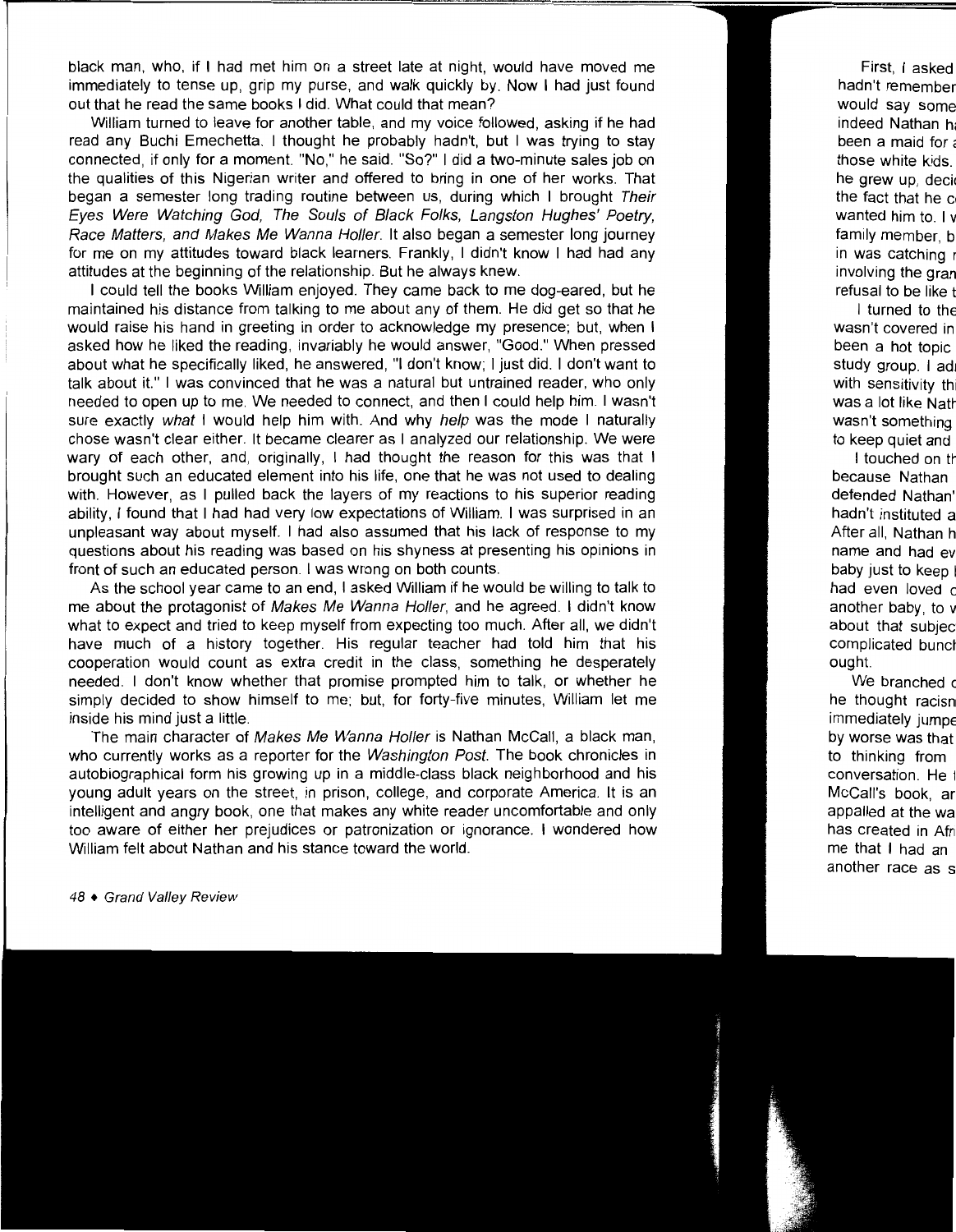First, I asked William what Nathan's attitude was toward old people. Although I hadn't remembered anything particularly significant in the book, even that exclusion would say something about the priorities of the author. William pointed out that indeed Nathan had had a grandmother whom he loved very much. In fact, she had been a maid for a white family and continually prodded her grandchildren to act like those white kids. Nathan had tried hard to do that for his grandmother, but then, as he grew up, decided he didn't want to be like those white folks at all. So, in spite of the fact that he counted on his grandmother for love, he couldn't act in the way she wanted him to. I wondered aloud how it must be to act like someone else to please a family member, but William didn't want to pursue that notion. What he was interested in was catching me ignorant about the book. I hadn't remembered those incidents involving the grandmother, but William certainly had picked up on Nathan's steadfast refusal to be like the white man.

I turned to the subject of religion and again thought I had picked a subject that wasn't covered in much detail by McCall. William, with a grin, noted that religion had been a hot topic while Nathan was in prison; indeed, he had been part of a bible study group. I admitted defeat in recall and should have admitted defeat in reading with sensitivity this young black man, because William willingly speculated that he was a lot like Nathan: they both believed in God but not in religion. Organized religion wasn't something either one of them wanted any part of. At this point, I was learning to keep quiet and listen.

I touched on the subject of women, something I remembered well from the book, because Nathan recounts his early sexual exploits, including gang rape. William defended Nathan's behavior to women, calling it "adolescent," arguing that Nathan hadn't instituted any of the "trains," but had only participated out of peer pressure. After all, Nathan had later married a woman he didn't love in order to give his child a name and had even stayed with her when she went crazy, when she had another baby just to keep her meal ticket. He had an okay attitude toward women; in fact, he had even loved one, although he lost her in the end. Nathan had also fathered another baby, to whom he gave only passing reference. William didn't want to think about that subject at all, only admitting that the women in Nathan's life were a complicated bunch. I was no longer trying to help William respond as I thought he ought.

We branched out on the subject of racial attitudes in America. I asked William if he thought racism was getting any better, and he assured me it was worse. I immediately jumped to my race's defense, but he made it clear that what he meant by worse was that his people's attitudes were worse than before. Since I wasn't used to thinking from another perspective, I was becoming uncomfortable with the conversation. He then brought up Marvin Gaye, whose song title forms the title of McCall's book, and declared that, although Gaye had looked around and been appalled at the way African-Americans were treated then, the attitude that treatment has created in African-Americans was worse now. This miscommunication showed me that I had an attitude I needed to change. Who was I to think of a person of another race as someone who needed to conform to my world view? Didn't that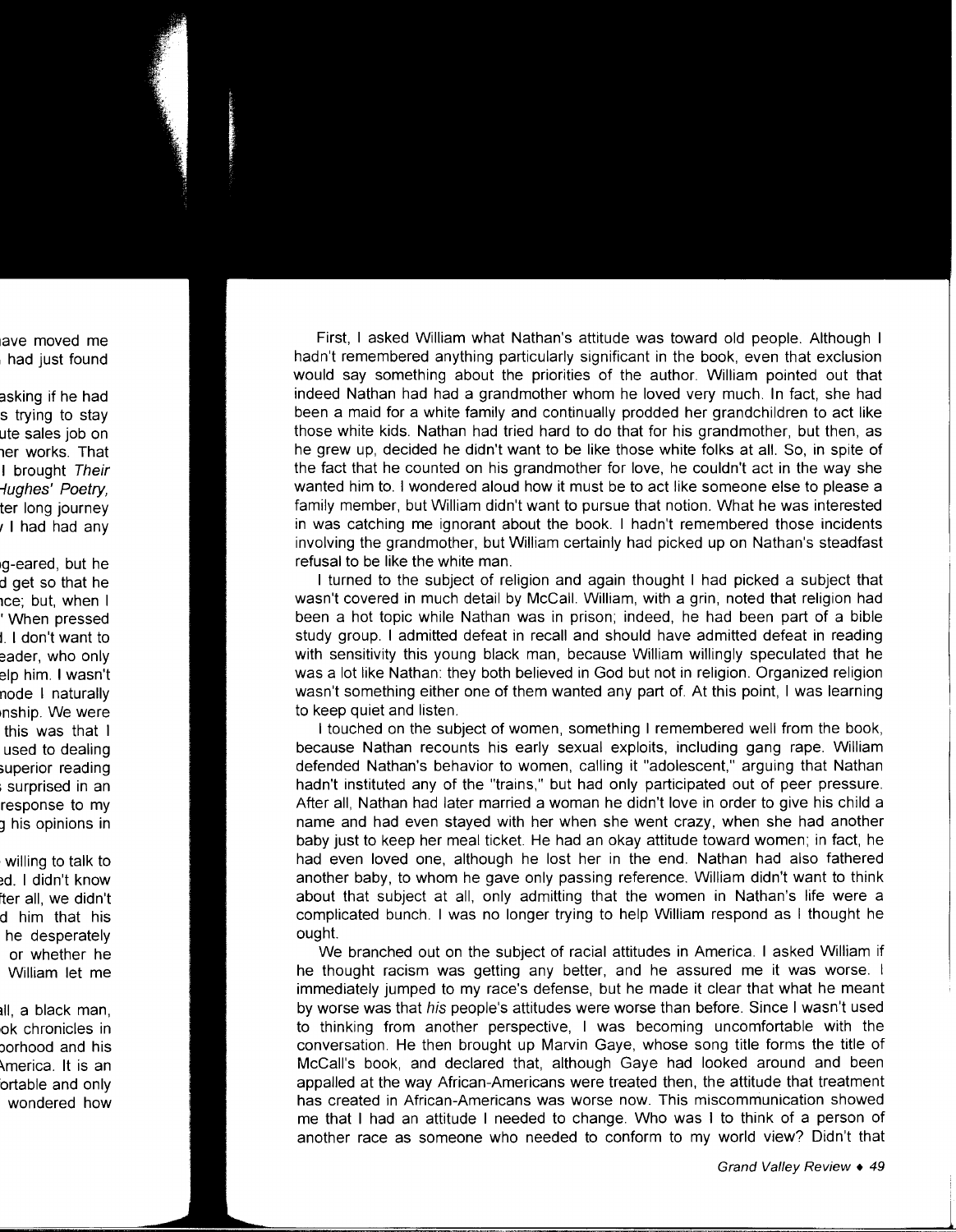assume the other race to be a problem? Didn't that assume that I held the standard to which William must adhere? Didn't that assume that not only should William be like me, but he ought to want to be?

He listened to my next question, "Don't you at least want what the white people have?" but shook his head. "Whites think they're first, but they aren't; we are. Then come Hispanics, really close, and Asians dead last, way last." This blunt statement made me want to smooth things over, to murmur something about living together equally, but the words stuck in my throat. I saw that equal for me meant my way, and it was his vision of the world I had said I wanted to know. So I asked how that ranking fit in with the existing power structure and how much he thought he could give, in order to get what he wanted. William's response was that he wouldn't have to give in; he was going to go into business for himself. He would make it on his own with plenty of money to show for his trouble. Now I saw fire in William's eyes as they met mine. He wouldn't give in; he would beat the system.

Backing away from the challenge in his eyes, I asked William where all his reading fit into his success equation. He said that he needed knowledge in order to get money. Here was a fundamental belief in the material power of knowledge. William was a believer, but such a naïve one. He didn't realize that while the student body in his school was 75% African-American, the school's faculty was 90% white, which meant he had to work with a power structure that he perceived was against him. No matter what William knew he needed, the school system knew better.

This disjunction between need and reality was further clouded by a failure on William's part and a failure on the system's part. For when I asked him what had turned him into such a voracious reader, he responded, "I did." He didn't remember one teacher who had guided him, but only his own self, sure to recognize what it wanted to know. William bragged that when he had taken the California Achievement Test in Junior High, he had tested as one of the best in the nation. Granting that he hadn't done very well in school for the last several years, he promised himself to "get with it" for the next two years so that he could get a scholarship for college. This raw determination sounded good, but I knew some of the statistics about inner city youths who made it to college. They weren't high.

I pushed for an answer as to why he hadn't done well on his GPA. He blamed school, specifically some teachers. "They always think they're right. Well, I know I'm not always right, but they sure aren't either." He further accused them of nonprofessionalism, of bringing attitudes from home into school and putting them on the students. He refused to have any of that and acknowledged that he had been kicked out of classes when he had pointed out such lapses of professionalism to the teachers. "They argue with me just like they were kids; and when I say that, they get mad." William couldn't seem to resist challenging the system. It might be in control, but that didn't make it right.

The subject of anger !ed me to my last question: "Look at McCall's picture on the cover. Is he angry? Does he end the book an angry man?"

"Yes, righteous anger." William then interpreted McCall's actions on his last two jobs. In the first, McCall had acted badly; he had given up too much of himself in